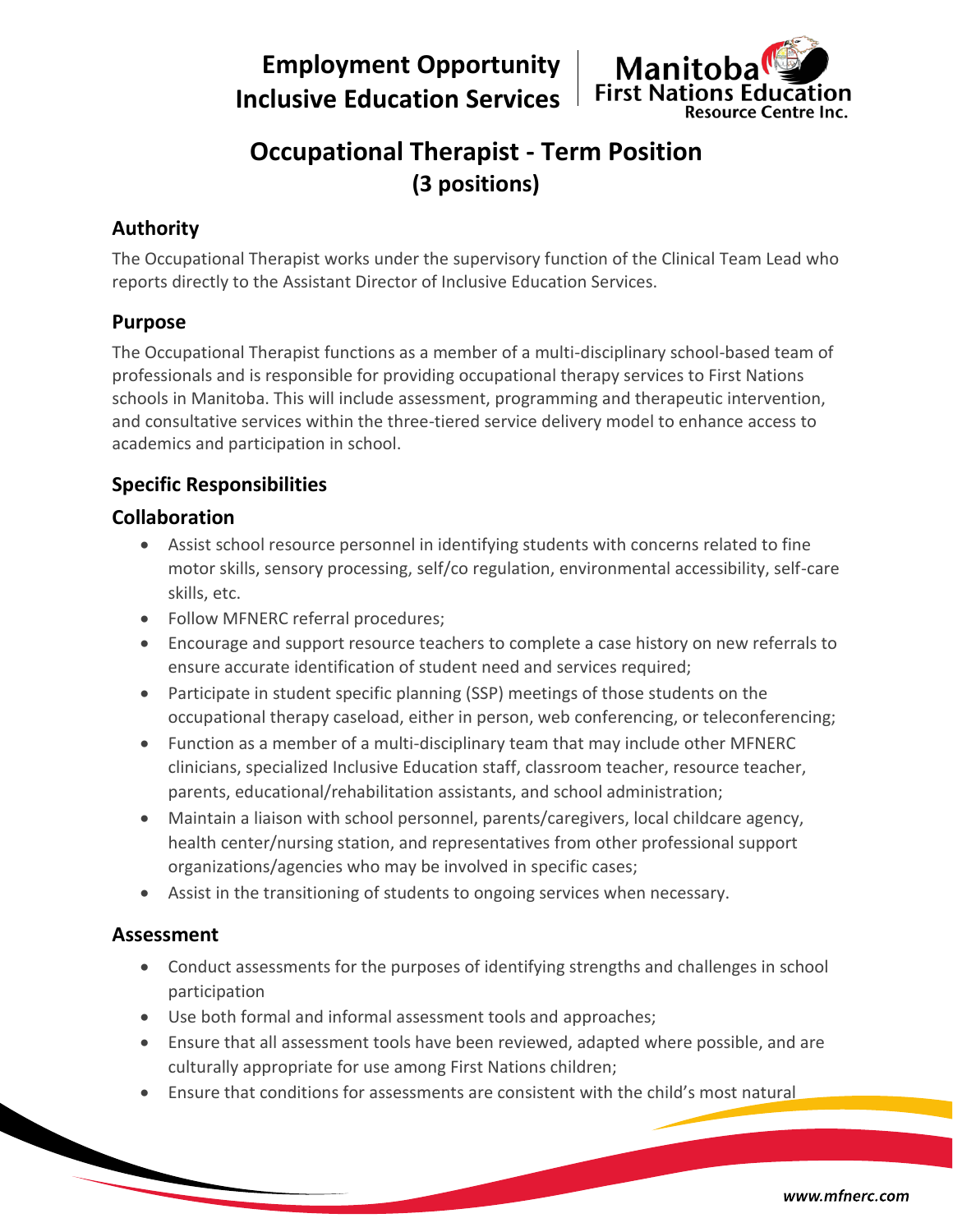learning environment e.g. conducted in the child's community.

#### **Intervention/Prevention/Education**

- Determine individualized intervention goals and establish strategies and techniques to facilitate development of the targeted skills;
- Provide clinical and educational information at an appropriate level to school personnel, namely resource teacher(s), classroom teachers, administration and parents/caregivers that would assist them in developing a greater awareness fine motor, functional and sensory concerns;
- Provide supervision and/or training and support to educational assistants when necessary;
- Ensure that the community education development philosophy is part of the approach to be utilized in the planning, development, delivery and evaluation of all initiatives;
- Participate in special assignments, initiatives, and projects as assigned/required including, but not limited to Inclusive Education Services workshops, Circle of Knowledge conference, Lighting the Fire conference; Resource Teacher meetings; Clinical Regionals;
- Actively engaging in the decolonization of applied clinical practice.

### **Reporting/Record Keeping**

- Ensure that proper case records, assessment reports, statistical records and all other pertinent data to each case is maintained and remains confidential;
- Prepare and submit reports as requested by the Assistant Director of Inclusive Education Services;
- Maintains accurate student school intervention records as required in Function 4;
- Maintain an inventory of all equipment and materials, when they are lent out, and to whom;
- Submit any travel related changes in scheduling immediately to Assistant Director of Inclusive Education Services (cc: administrative assistant).

#### **Work Habits/Environment/Related Issues/Personal**

- Manage an independent work environment;
- Maintain strict confidentiality in both verbal and written communications including case management documents;
- Maintain a high level of professional performance by participating in a regular supervision program (individually designed) with discipline supervisor;
- Attend meetings as required;
- Participate in performance appraisal process as per MFNERC policy and relevant inservice training programs;
- Developing a personal/professional development plan including the setting of annual service and professional development goals;
- Abide by College of Occupational Therapists of Manitoba (COTM) Guidelines and Code of Ethics at all times;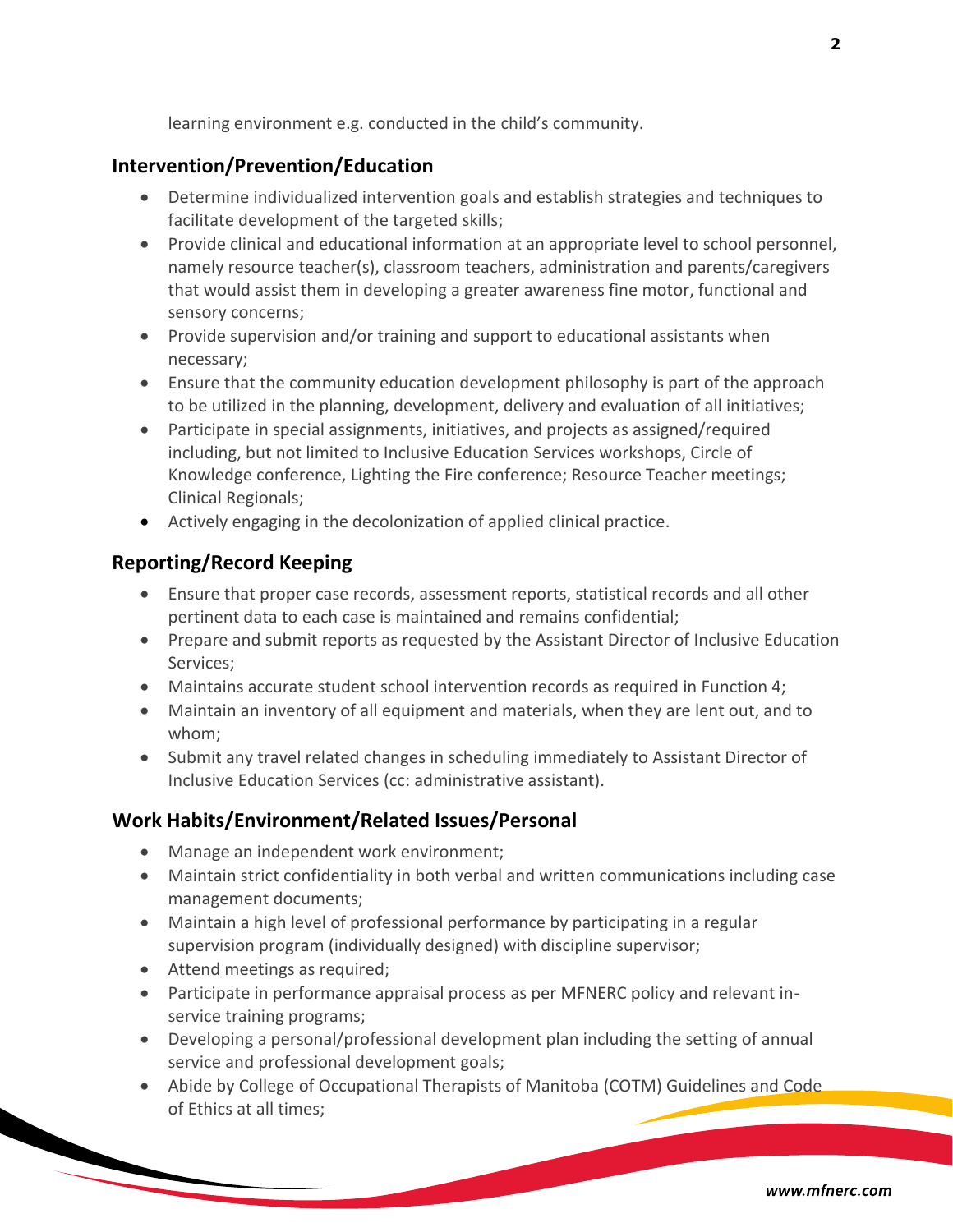- Flexible to travel (includes flying to remote locations) to First Nations schools throughout Manitoba;
- Perform any additional duties requested.

#### **Research**

- Maintains a current knowledge of Occupational Therapy practices and related areas of inclusive education;
- Acquires professional development opportunities when available and applicable.

## **Qualifications**

### **Education & Experience**

- Master's Degree in Medical Rehabilitation or its equivalent from a recognized program in Occupational Therapy;
- Eligibility to acquire a Permanent School Clinician's Certificate;
- A licensed or provisional member of the College of Occupational Therapists of Manitoba (COTM);
- Familiarity with the Manitoba curriculum frameworks and strategies for implementation, including the four current inclusive special education models;
- Computer literate and proficient;
- Knowledge of Manitoba First Nations education development and reforms and socioeconomic conditions of First Nation communities;
- Experience working with First Nations in the field of education;
- Excellent interpersonal and cross-cultural skills to work in a First Nations environment;
- Fluency in a First Nations language is considered an asset;
- Must have a strong understanding of First Nations communities and governance structures;
- Excellent oral and written communication skills in technical and plain language writing;
- Familiarity with federal and provincial legislation, guidelines, support documents; curriculum;
- Ability to work independently and as a member of a multi-disciplinary team;
- Ability to relate to and communicate with children, parents/caregivers, and other professionals;
- Appreciation and respect for First Nations self-determination and education reform strategies;
- Possess a valid Class 5 Drivers License and a reliable vehicle;
- Criminal and child abuse record check clearance.
- Possess a valid Class 5 Drivers License;
- Flexible to travel to First Nations schools throughout Manitoba.